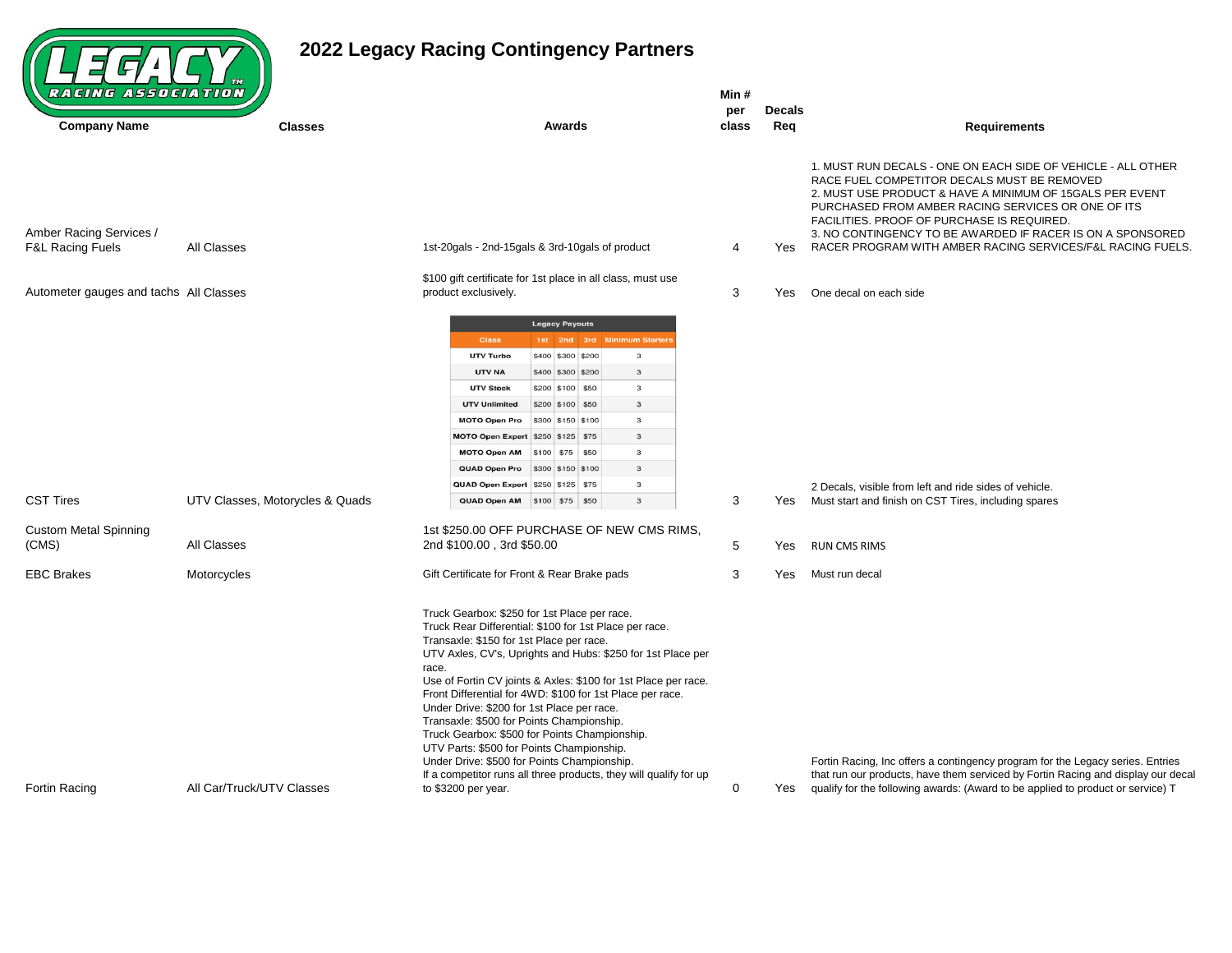| <b>Company Name</b>                          | <b>Classes</b>            | Awards                                                                                                                                                 | Min#<br>per<br>class             | <b>Decals</b><br>Req | <b>Requirements</b>                                                                                                                                                                                                                                                                                                                                                                                                                                                                                                                                                                                                                                                                |
|----------------------------------------------|---------------------------|--------------------------------------------------------------------------------------------------------------------------------------------------------|----------------------------------|----------------------|------------------------------------------------------------------------------------------------------------------------------------------------------------------------------------------------------------------------------------------------------------------------------------------------------------------------------------------------------------------------------------------------------------------------------------------------------------------------------------------------------------------------------------------------------------------------------------------------------------------------------------------------------------------------------------|
| G1 Products                                  | All Classes               | 1st - \$50.00 G1 Racer Bucks 2nd - \$30.00 G1 Racer Bucks<br>3rd -\$15.00 G1 Racer Bucks                                                               | 5                                | Yes                  | 2 Stickers – 1 on each side of vehicle, option for bikes & quad on helmets $12''$<br>for Trucks, Buggies, and UTV's 6" or 3" x 3" for Bikes and Quads •Must be<br>classified as an official finisher • Dse of product is required • Summit a copy of<br>the results along with a photo of the race vehicle with required decals,<br>preferably with our product in view. We may use the racers name and/or<br>vehicle photo in advertising and/or press releases . Must claim award within 12<br>months of race, and can be combined towards purchases •Must be a pre-<br>registered customer by emailing guy@g1products.com . Social media tags<br>required for posts @g1products |
| Howe Performance                             | All Car/Truck Classes     | \$100 off labor for a first place finish if running our sticker                                                                                        |                                  | Yes                  | Must Run Decal in order to win                                                                                                                                                                                                                                                                                                                                                                                                                                                                                                                                                                                                                                                     |
| Kawasaki                                     | NA UTV, Stock UTV         | https://www.kawasaki.com/en-us/racing/team-<br>green?cm_re=GLOBALNAV-_-RACING-_-<br>ABOUTEAMGREEN#racerContingency                                     | 6                                |                      | Eligible side x sides must have "Kawasaki" logos (black or white only) of<br>at least eight inches (8") in length on both sides of the side x side.<br>Kawasaki Lime Green must be the dominant color Kawasaki logos must<br>be visible on the vehicle. To request a digital "Kawasaki" logo or<br>Kawasaki Lime Green color sample, email your request and mailing<br>Yes address to teamgreen.contingency@kmc-usa.com.                                                                                                                                                                                                                                                           |
| Kevin McMullen Fabrication<br>and Transaxles | All Car/Truck/UTV Classes | 1ST-\$100. IN SERVICE AT SHOP, 2ND-\$75. IN SERVICE<br>AT SHOP, 3RD-\$50. IN SERVICE AT SHOP                                                           | 5                                | Yes                  | Must have stickers on each side of the car and must register with Kevin<br>McMullen racing                                                                                                                                                                                                                                                                                                                                                                                                                                                                                                                                                                                         |
| Optima Battery                               | All Classes               | \$100 gift certificate for 1st place in all classes. Must use<br>product exclusively                                                                   | 3                                | Yes.                 | One decal on each side                                                                                                                                                                                                                                                                                                                                                                                                                                                                                                                                                                                                                                                             |
| Neo Synthetic Oil                            | All Car/Truck/UTV Classes | Case 12 quarts Neo engine oil to 1st thru 3rd in class Off<br>road vehicles / UTV 1- tube cv grease 1- tube wheel<br>bearing grease 1st thru 3rd       | $\mathbf 0$                      | Yes                  | Each side of vehicle - not hidden                                                                                                                                                                                                                                                                                                                                                                                                                                                                                                                                                                                                                                                  |
| Parker Pumper                                | All Car/Truck/UTV Classes | Gift Certificate for Parker Pumper branded products                                                                                                    | 0                                | Yes                  | Must run a Parker Pumper filtered air system.                                                                                                                                                                                                                                                                                                                                                                                                                                                                                                                                                                                                                                      |
| <b>PCI Race Radios</b>                       | All Classes               | \$50 in store credit towards products and services for 1st<br>place finish in all classes                                                              | $5 -$<br>MC/Q,<br>Non for<br>CTU | Yes                  | Our PCI Race Radio logo on both sides of the vehicle with no competing<br>company logos.                                                                                                                                                                                                                                                                                                                                                                                                                                                                                                                                                                                           |
| Podium Suspension                            | All Car/Truck/UTV Classes | Discount structure for contingency placement. 1st-<br>3rd, 1st - 75% off shock services, 2nd - 50% off<br>shock services. 3rd - 25% off shock services | 5                                | Yes                  | Placement to either be on the shocks or on the side of the car at drivers<br>discretion. Must be minimum 4x4 on side of vehicle or business shock reservoir<br>stickers.                                                                                                                                                                                                                                                                                                                                                                                                                                                                                                           |